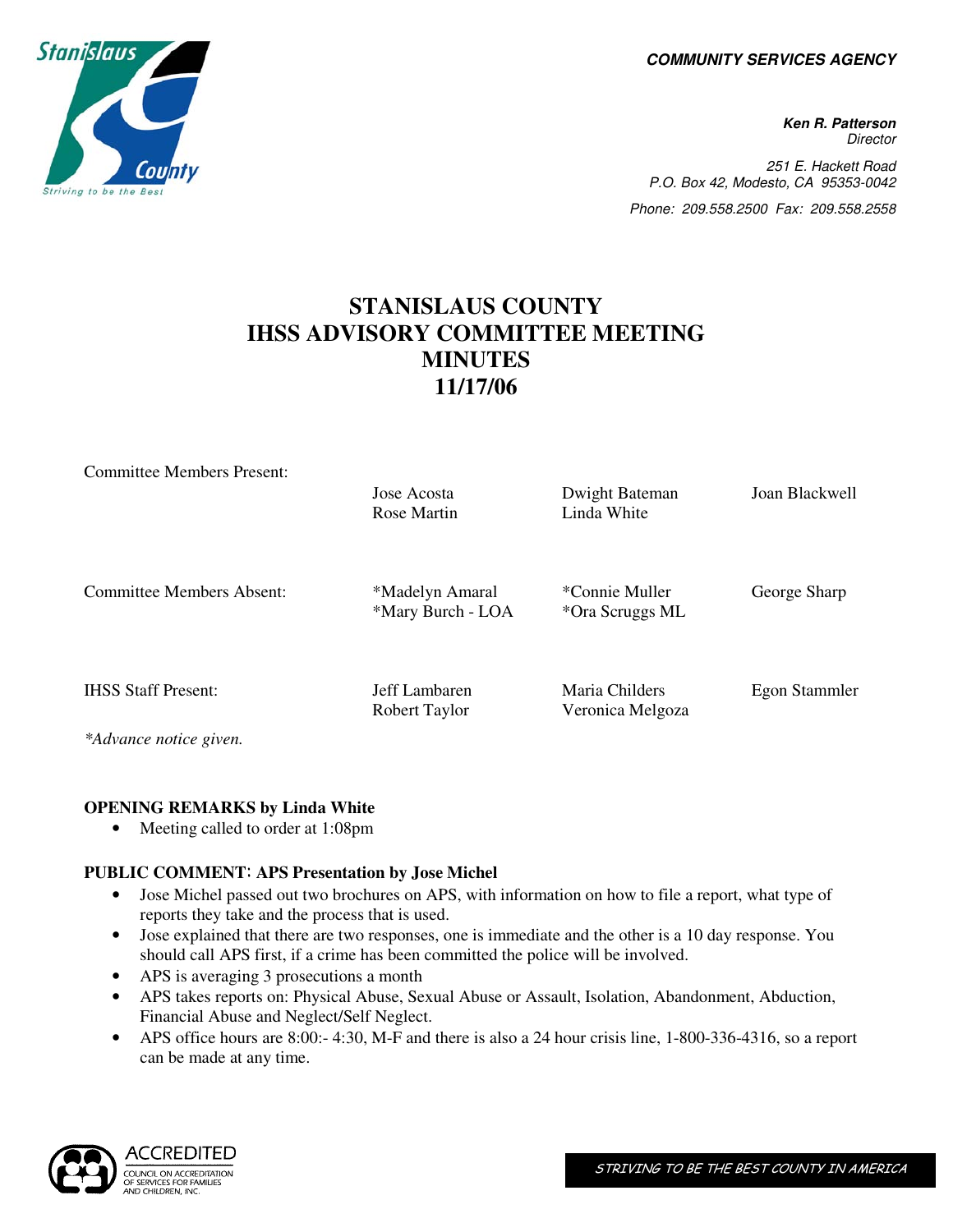#### **ACCEPTANCE OF MINUTES**

• October 13, 2006 minutes: Motion M/S/A to accept minutes, motion to accept made by Dwight Bateman, Kenny Brown seconded, motion passed.

### **PUBLIC AUTHORITY**

- Jeff Lambaren discussed the hand books he passed out to the members. Jeff Lambaren and Maria Childers attended an Informational Conference put on by the State and in conjunction with California State University of Sacramento. They looked at best practices of other Public Authorities and other entities that provide care in IHSS. They developed these handbooks and provided a supply. The provider handbooks will be used as the basis for the new registry training.
- New training will start in January 2007, it will be a 3 day training-  $\frac{1}{2}$  day letting them know what IHSS, how to fill out their timesheets, and how the registry works. The second day they will go to CPR/First Aid training and the third day they will get information on Safety. Public Authority has contracted with DRAIL to provide some training on sensitivity with individuals with disabilities so providers will learn how to work with clients with disabilities.
- Jeff Lambaren stated that the Union negotiations are continuing on, we have had 3 sessions so far. Once an agreement is signed committee will be informed.
- Jeff Lamabren passed out information from CICA. They will be holding a conference in 2007 and they would like the Public Authority to respond to a questionnaire so they can gain information on how they can present a better conference. Members filled out questionnaire; and Jeff Lambaren collected them.
- Jeff Lambaren announced that they have the third newsletter out at the printers. The plan is to have it out by the end of November. It will be mailed to all consumers and providers and some will be placed at CSA. An article was done on membership for the IHSSAC, it tells them how to become a member and where to call for information.
- Jeff Lambaren passed out a copy of the ElderCare Directory, the committee's ad is included. The book was sent to all consumers and providers. Members were offered to take some and distribute. There is a lot of good information in the directory. The directory will be upated once a year, the website will be updated more frequently.
- Jeff Lambaren announced that the business cards the committee requested have been sent to the printers with the design. The printer sent it back with questions and it has been sent back to the printers. We are just waiting to hear back from them. The cards will have the committee logo and a space for members name.
- Jeff Lambaren passed out a copy of the survey and cover letter that will go out to consumers and providers. It's the same survey that has been done with the exception of a couple of changes. The survey is scheduled to mailed out on November  $30<sup>th</sup>$ , with a return date of December  $15<sup>th</sup>$ .
- Jeff Lambaren shared some information he received from the Highway Patrol. It basically tells how people in wheelchairs should be handled in terms of towing, they should be left in the vehicle.
- Jeff Lambaren announced that the Social Security recipients will receive a cost of living increase of 3.3%, effective December 1, 2006 and payable in January 2007.

### **LEGISLATIVE UPDATE**

- Jeff Lambaren discussed the proposal for legislative items for 2007 from the Association of Public Authorities. They want to do a provider mileage reimbursement pilot project. There is a Public Authority Private Pay pilot, for individuals who didn't qualify, they could pay and use the registry services. There is an IHSS Alzheimer Dementia pilot project IHSS and Adult Daycare. IHSS providers as first responders differential pay, this may be a way for providers to get additional funding because they have additional skills.
- Jeff Lambaren went over some of the things that were re-submitted, providers getting 6 hours of paid for training and providers role in medical appointments, etc.
- Increase the States share in wages and benefits.
- Kenny Brown asked about the direct deposit for providers. Jeff Lambaren stated that he would look into this and get back to the committee.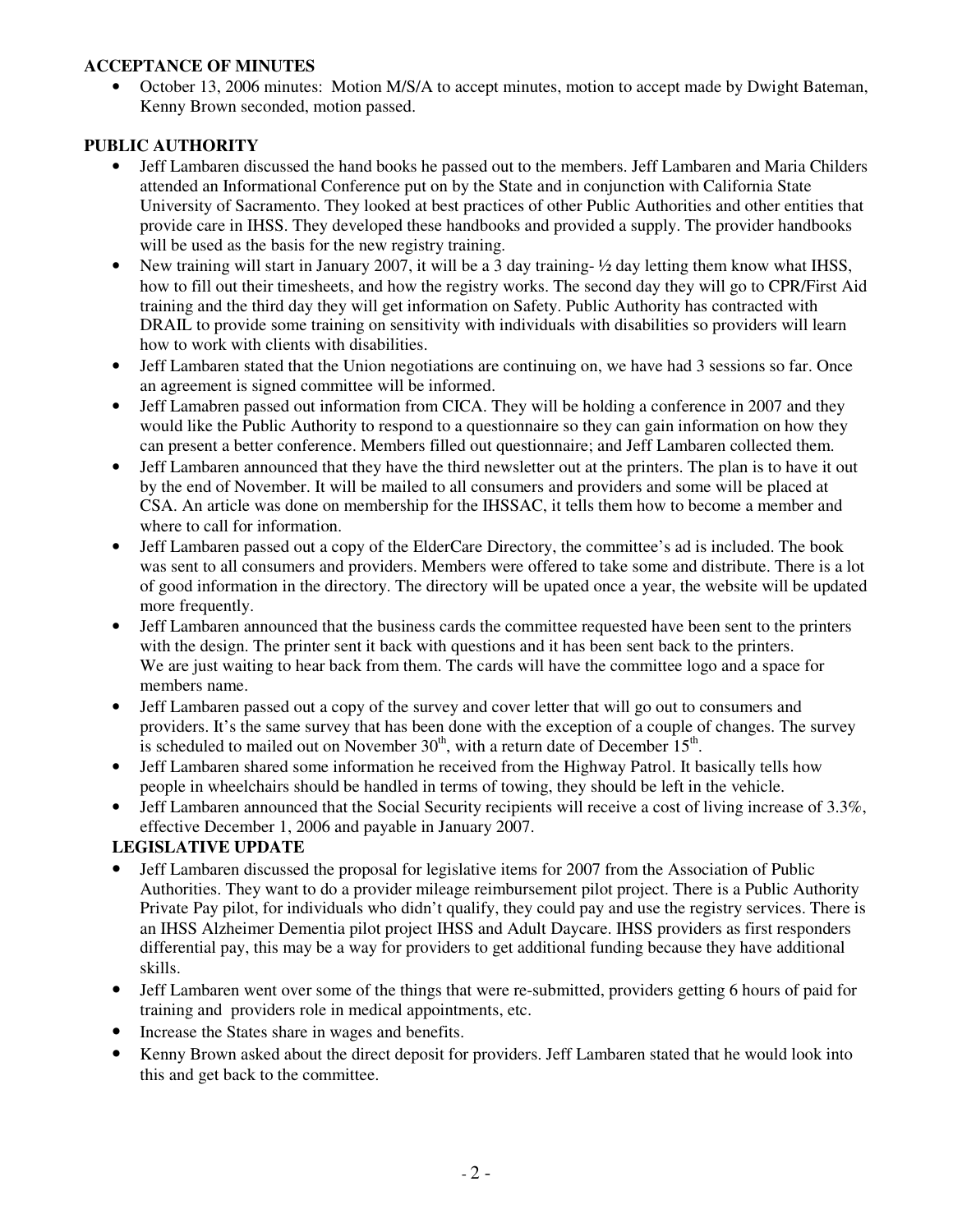#### **BUDGET PLANNING**

• Jeff Lambaren went over the committee's budget with the IHSSAC members. Committee members saw where they have spent some of their money and what they have left.

#### **IHSSAC BYLAWS**

• Jeff Lambaren stated that the bylaws will be updated to reflect the members whose terms are up but would like to remain on the committee until their positions can be filled. Members can turn in a letter of resignation at any time. Eleven members could be on the committee, but the committee must be made up of 50% consumers.

#### **RETREAT PLANNING**

- Members were given the choice of going to Palms or Sweet River. Sweet River was the one that was chosen. Members will order off the menu.
- Topics for the retreat will be: Bylaws, Committee's Budget, Fingerprinting, Legislation Update, and Community Awareness and Resources available.
- Jeff Lambaren stated that the committee could produce a booklet with the resources available to the community, for those who do not have access to a computer.
- Kenny Brown suggested that it would be nice if the committee could offer an internship to a disabled student. They could help with the IHSSAC meetings, Public Authority and DRAIL. Dwight suggested that this can be a topic to discuss at the retreat.

### **COMMITTEE'S ADS FOR CAREGIVERS**

• Tabled until next meeting

### **HOT TOPICS**

• None

#### **GENERAL UPDATE**

• None

Meeting adjourned @ 2:35 PM Veronica Melgoza, Recorder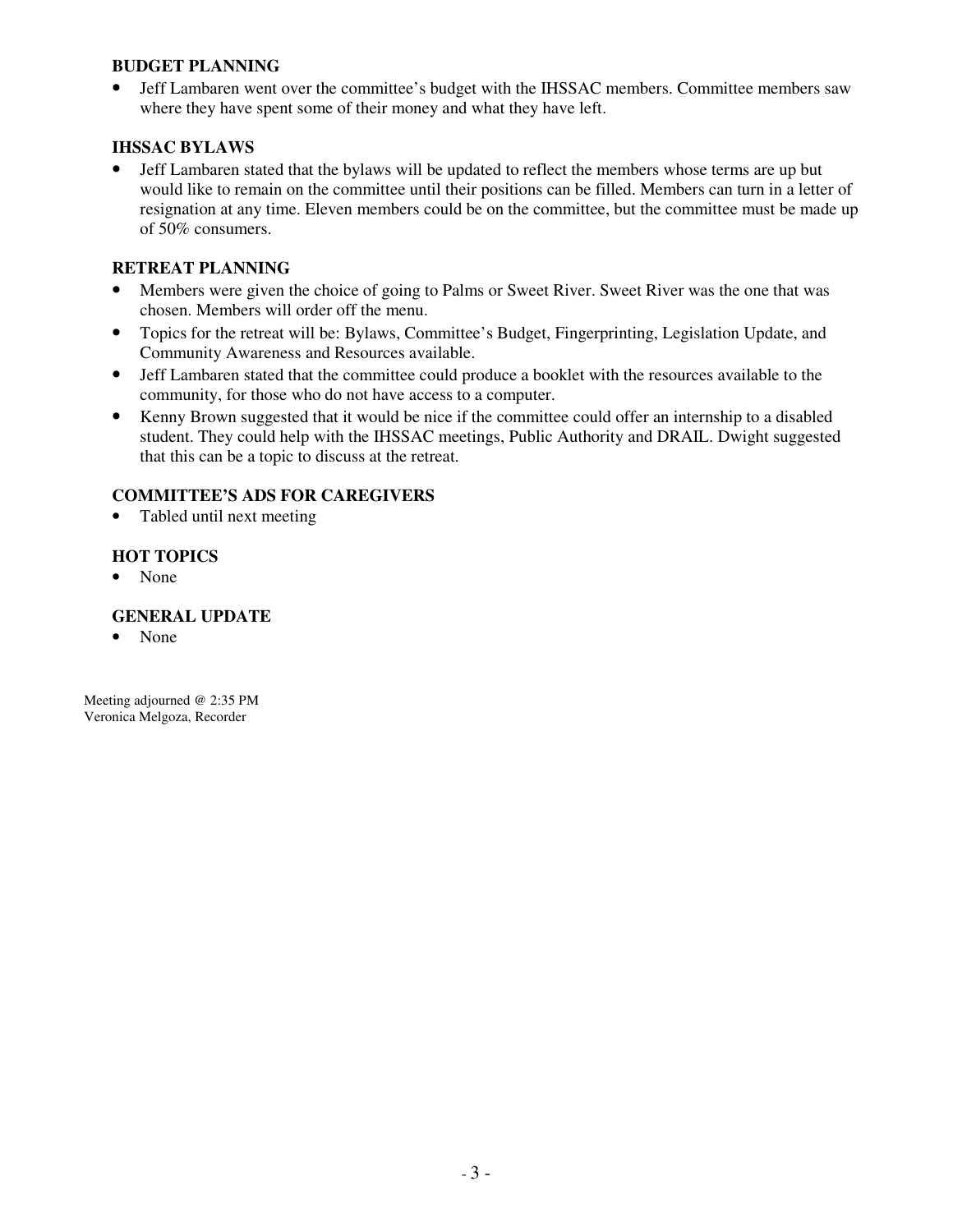

#### **COMMITTEE MEMBERS**

Kenny Brown, Chairman

Linda White. Vice-Chair

Jose Acosta Advocate

Madelyn Amaral Advocate

Dwight Bateman Advocate

Rose Martin **Advocate** 

Connie Muller Advocate

Mary Burch Advocate

Ora Scruggs Advocate

George Sharp Advocate

**CSA SUPPORT STAFF** Egon Stammler Director of Adult Services

Maria Childers Manager III

Robert Taylor Manager II

Veronica Melgoza Committee Clerk

# **STANISLAUS COUNTY COMMUNITY SERVICES AGENCY IN-HOME SUPPORTIVE SERVICES ADVISORY COMMITTEE**

## P.O. BOX 42, MODESTO, CA 95353-0042 FAX: (209) 558-2681

May 5, 2005

Dear IHSS Recipient,

You have been randomly selected to participate in a survey of the In-Home Supportive Services (IHSS) Program. This survey will not affect your current **IHSS Services.** The purpose of this survey is to improve services in the future.

The IHSS Advisory Committee (IHSSAC) is appointed by the Board of Supervisors of Stanislaus County. The IHSSAC members advise the Board on important program matters and value your opinion. The IHSSAC, which is composed of consumers and providers, is sending this survey to you so that we may better understand your needs and desires on important service issues.

The IHSSAC meets regularly to discuss service issues, promote legislation and make recommendations on program improvements. Your voice is important to the committee and you are encouraged to attend any meeting you can. Please call (209) 558-3428 for information on the IHSSAC and meeting schedules or you may visit the Committee's website at www.co.stanislaus.ca.us/IHSS.

Please take a few minutes to complete the survey and return it in the postage paid envelope by Friday May 27, 2005. Your opinion counts so make it known!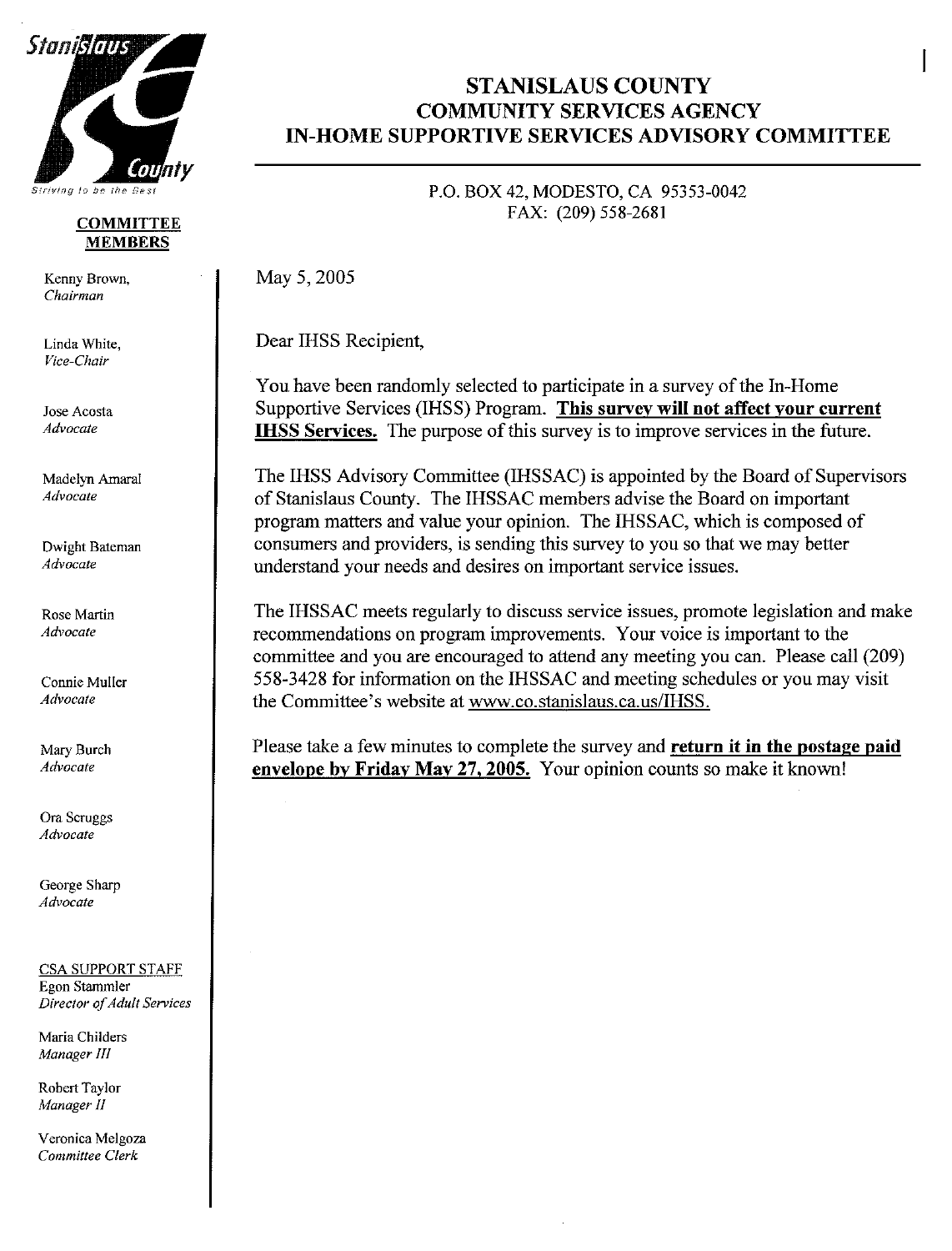# THE 2006 IHSS SATISFACTION **SURVEY FOR RECIPIENTS**

In-Home Supportive Services (IHSS) is committed to providing you with the best possible services. By taking a few minutes to let us know about your experience with your provider, you will be helping us to improve the quality of services we provide to you and others. Thank you.

Instructions: Please read the following statements carefully and consider your "primary provider" to be the person who provides you the most hours of care right now. Circle only one number on the scale for each question.

|    |                                                                                                                              | <b>Strongly disagree</b> |   |    | <b>Strongly</b> agree |    |  |
|----|------------------------------------------------------------------------------------------------------------------------------|--------------------------|---|----|-----------------------|----|--|
|    | Overall, I am satisfied with the care I receive<br>from my primary IHSS provider.                                            |                          |   | 3. |                       |    |  |
|    | Overall, I find the services I receive through IHSS<br>to be of high quality.                                                |                          | 2 | 3  | 4                     | 5  |  |
| 3. | The IHSS program contributes to my quality of life.                                                                          |                          |   | 3. |                       |    |  |
| 4. | I have some negative feelings about the care I receive<br>through the IHSS program.                                          |                          | 2 | 3  |                       |    |  |
| 5. | I would not be able to stay in my home without the services of IHSS.                                                         |                          | 2 | 3. | 4                     | 5. |  |
| 6. | The IHSS social workers, public health nurses and<br>supportive service coordinators treat me in a professional<br>manner    |                          | 2 | 3  | 4                     | 5  |  |
| 7. | My phone calls to my social worker are returned promptly.                                                                    |                          |   | з  | 4                     | 5. |  |
| 8. | My primary provider is competent in providing the<br>services I need.                                                        |                          | 2 | 3  | 4                     | 5  |  |
| 9  | My primary provider is willing to provide the authorized<br>services on the days and times agreed upon.                      |                          | 2 |    |                       |    |  |
|    | 10. I am able to manage when my primary provider is sick or unavailable.                                                     |                          |   |    | 4                     | 5  |  |
|    | 11. It would be helpful to have back-up support services to provide<br>care when my primary provider is sick or unavailable. |                          | 2 | З. | 4                     | 5  |  |
|    | 12. My primary provider treats me with courtesy and respect.                                                                 |                          |   |    |                       |    |  |
|    | 13. My primary provider is reliable and dependable.                                                                          |                          |   |    |                       |    |  |
|    | 14. I know whom to call if I have questions or concerns<br>about my services.                                                |                          | 2 | 3  |                       |    |  |
|    | 15. If I had a conflict, I'm confident my social worker would help<br>me resolve it.                                         |                          |   |    |                       |    |  |
|    | 16. I feel safer at home because of the IHSS program.                                                                        |                          |   |    |                       |    |  |
|    | 17. I received a list of providers in a timely manner<br>(if requested).                                                     |                          | 2 |    |                       | 5  |  |
|    | 18. Increased IHSS provider wages and health benefits have helped<br>me find and/or retain an IHSS provider.                 | 1                        | 2 | 3  |                       | 5  |  |
|    | 19. IHSS services were explained to me by my social worker,<br>public health nurse or supportive service coordinator.        |                          |   | 3  |                       |    |  |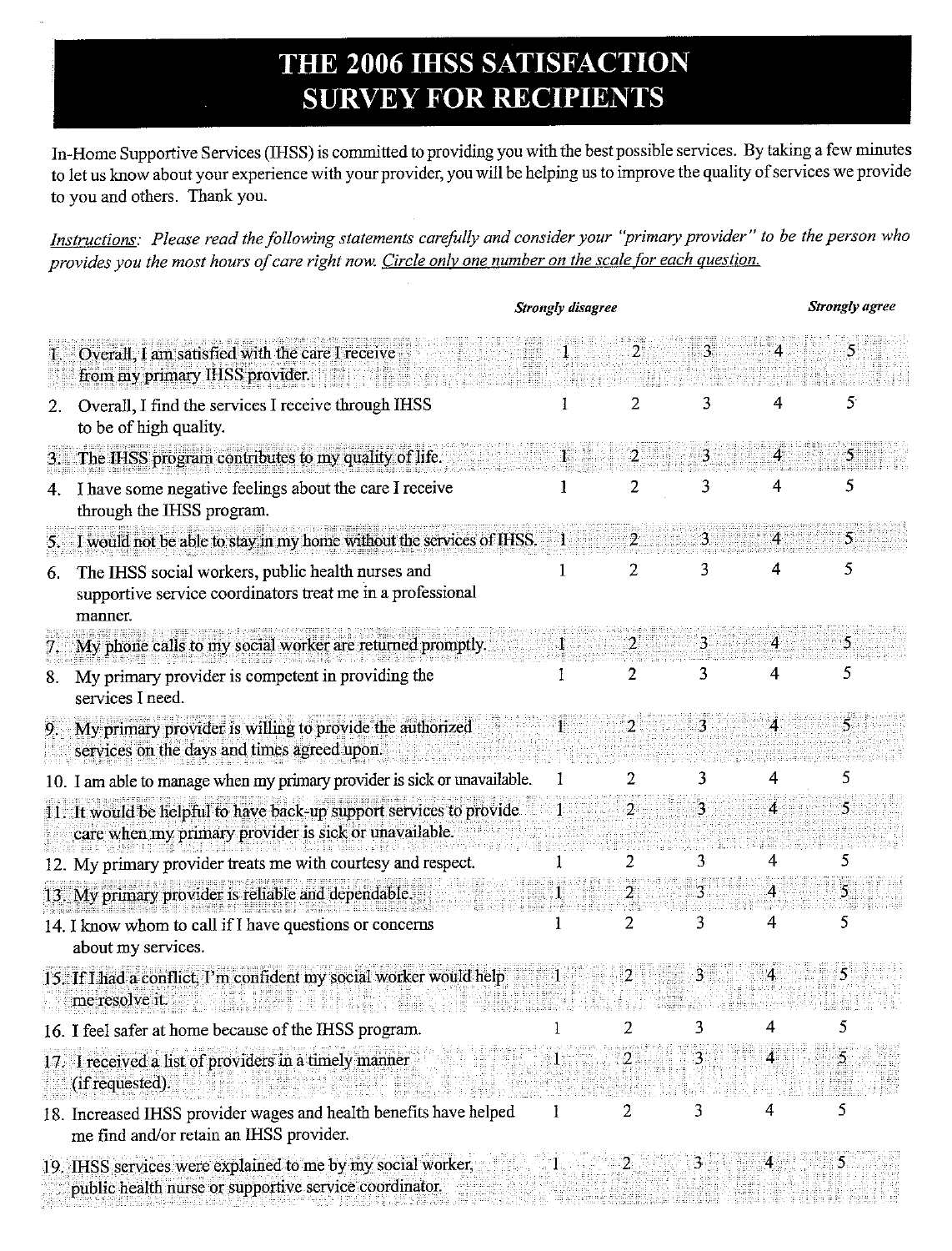|                                                        | 20. Are you aware of the IHSS Advisory Committee (IHSSAC)? (Check one.)<br>If yes, please rate your level of satisfaction                 | Not at all satisfied                                                                             |                                                                    | $\Box$ Yes                     |                     | $\square$ No<br><b>Extremely Satisfied</b> |  |  |  |  |  |  |
|--------------------------------------------------------|-------------------------------------------------------------------------------------------------------------------------------------------|--------------------------------------------------------------------------------------------------|--------------------------------------------------------------------|--------------------------------|---------------------|--------------------------------------------|--|--|--|--|--|--|
| with the Committee.                                    |                                                                                                                                           |                                                                                                  |                                                                    | $\mathbf{3}$                   | 4                   | 5                                          |  |  |  |  |  |  |
|                                                        | 21. Have you visited the IHSS Advisory Committee (IHSSAC) website?                                                                        |                                                                                                  |                                                                    | $\Box$ Yes                     |                     | $\Box$ No                                  |  |  |  |  |  |  |
|                                                        |                                                                                                                                           | Not at all useful                                                                                | 2                                                                  | 3                              | 4                   | <b>Extremely</b> useful                    |  |  |  |  |  |  |
|                                                        | If yes, please rate the usefulness of its contents.                                                                                       |                                                                                                  |                                                                    |                                |                     |                                            |  |  |  |  |  |  |
|                                                        | 22. Would you like to attend IHSSAC meetings? (Check one.)                                                                                |                                                                                                  |                                                                    |                                |                     |                                            |  |  |  |  |  |  |
| u<br>Ð                                                 | I am not interested in attending meetings.<br>I would like to attend monthly meetings.<br>U<br>I would like to attend quarterly meetings. | $\Box$ I would like to attend meetings twice a year.<br>$\Box$ I am physically unable to attend. | I would like to attend yearly meetings.                            |                                |                     |                                            |  |  |  |  |  |  |
|                                                        | 23. Have you received the Link2Care IHSS Public Authority Newsletter? (Check one.)                                                        |                                                                                                  |                                                                    | $\Box$ Yes                     |                     | No                                         |  |  |  |  |  |  |
|                                                        | If yes, please rate your level of satisfaction with each of the following by circling one number on the scale.                            |                                                                                                  |                                                                    |                                |                     |                                            |  |  |  |  |  |  |
| <b>Extremely Satisfied</b><br>Not at all satisfied     |                                                                                                                                           |                                                                                                  |                                                                    |                                |                     |                                            |  |  |  |  |  |  |
| a.) appearance                                         |                                                                                                                                           |                                                                                                  | 2                                                                  | 3                              |                     | 5                                          |  |  |  |  |  |  |
|                                                        | b.) usefulness of information                                                                                                             |                                                                                                  | 2                                                                  | 3                              | 4                   | 5                                          |  |  |  |  |  |  |
|                                                        | c.) timeliness of information                                                                                                             |                                                                                                  | 2                                                                  | 3                              | 4                   | 5                                          |  |  |  |  |  |  |
|                                                        | d.) variety of interesting topics                                                                                                         |                                                                                                  | 2                                                                  | 3                              |                     | 5                                          |  |  |  |  |  |  |
|                                                        | (If you aren't receiving the Newsletter and would like to be on our mailing list, please call 209-558-4787.)                              |                                                                                                  |                                                                    |                                |                     |                                            |  |  |  |  |  |  |
|                                                        | 24. How long have you been receiving services from the IHSS program? (Check one.)                                                         |                                                                                                  |                                                                    |                                |                     |                                            |  |  |  |  |  |  |
| Applying<br>O                                          | $\Box$ 6-12 months                                                                                                                        |                                                                                                  | $\Box$ 2 years or more                                             |                                |                     |                                            |  |  |  |  |  |  |
| $\Box$ 0-6 months                                      | $\Box$ 1-2 years                                                                                                                          |                                                                                                  |                                                                    |                                |                     |                                            |  |  |  |  |  |  |
|                                                        | 25. Which best describes your relationship to your primary IHSS provider? (Check one.)                                                    |                                                                                                  |                                                                    |                                |                     |                                            |  |  |  |  |  |  |
| Spouse                                                 | $\Box$ Other family member                                                                                                                |                                                                                                  | $\Box$ Hired employee                                              |                                |                     |                                            |  |  |  |  |  |  |
| Parent                                                 | <b>Q</b> Friend                                                                                                                           |                                                                                                  |                                                                    | $\Box$ Other (please specify): |                     |                                            |  |  |  |  |  |  |
|                                                        | 26. How long have you employed your current primary provider? (Check one.)                                                                |                                                                                                  |                                                                    |                                |                     |                                            |  |  |  |  |  |  |
| $\Box$ 0-6 months                                      | $\Box$ Less than a year                                                                                                                   | $\Box$ 1-1/2 years                                                                               |                                                                    |                                | $\Box$ Over 2 years |                                            |  |  |  |  |  |  |
|                                                        | 27. Does your provider speak your primary language fluently?                                                                              |                                                                                                  |                                                                    |                                |                     |                                            |  |  |  |  |  |  |
| $\Box$ Yes                                             | No<br>⊔                                                                                                                                   |                                                                                                  |                                                                    |                                |                     |                                            |  |  |  |  |  |  |
| 28. What is your primary language?<br><b>Q</b> English | □ Spanish                                                                                                                                 | <b>Assyrian</b>                                                                                  |                                                                    | $\Box$ Other:                  |                     |                                            |  |  |  |  |  |  |
| 29. What is your age?                                  |                                                                                                                                           |                                                                                                  |                                                                    |                                |                     |                                            |  |  |  |  |  |  |
| Under 25 years                                         | $\Box$ 35-44 years                                                                                                                        |                                                                                                  | $\Box$ 55-64 years                                                 |                                |                     | $75+$ years                                |  |  |  |  |  |  |
| $25-34$ years                                          | $\Box$ 45-54 years                                                                                                                        |                                                                                                  | $\Box$ 65-74 years                                                 |                                |                     |                                            |  |  |  |  |  |  |
| 30. What is your gender?<br>$\Box$ male                | <b>Q</b> female                                                                                                                           |                                                                                                  |                                                                    |                                |                     |                                            |  |  |  |  |  |  |
|                                                        | 31. What town or area do you live in? (Check one.)                                                                                        |                                                                                                  |                                                                    |                                |                     |                                            |  |  |  |  |  |  |
| Modesto<br>Turlock<br>ப                                | $\Box$ Westside (i.e., Patterson, Westley, etc.)<br>□ Central (i.e., Ceres, Empire, Hughson, etc.)                                        |                                                                                                  | $\Box$ Foothills (i.e., Oakdale, Waterford, etc.)<br>$\Box$ Other: |                                |                     |                                            |  |  |  |  |  |  |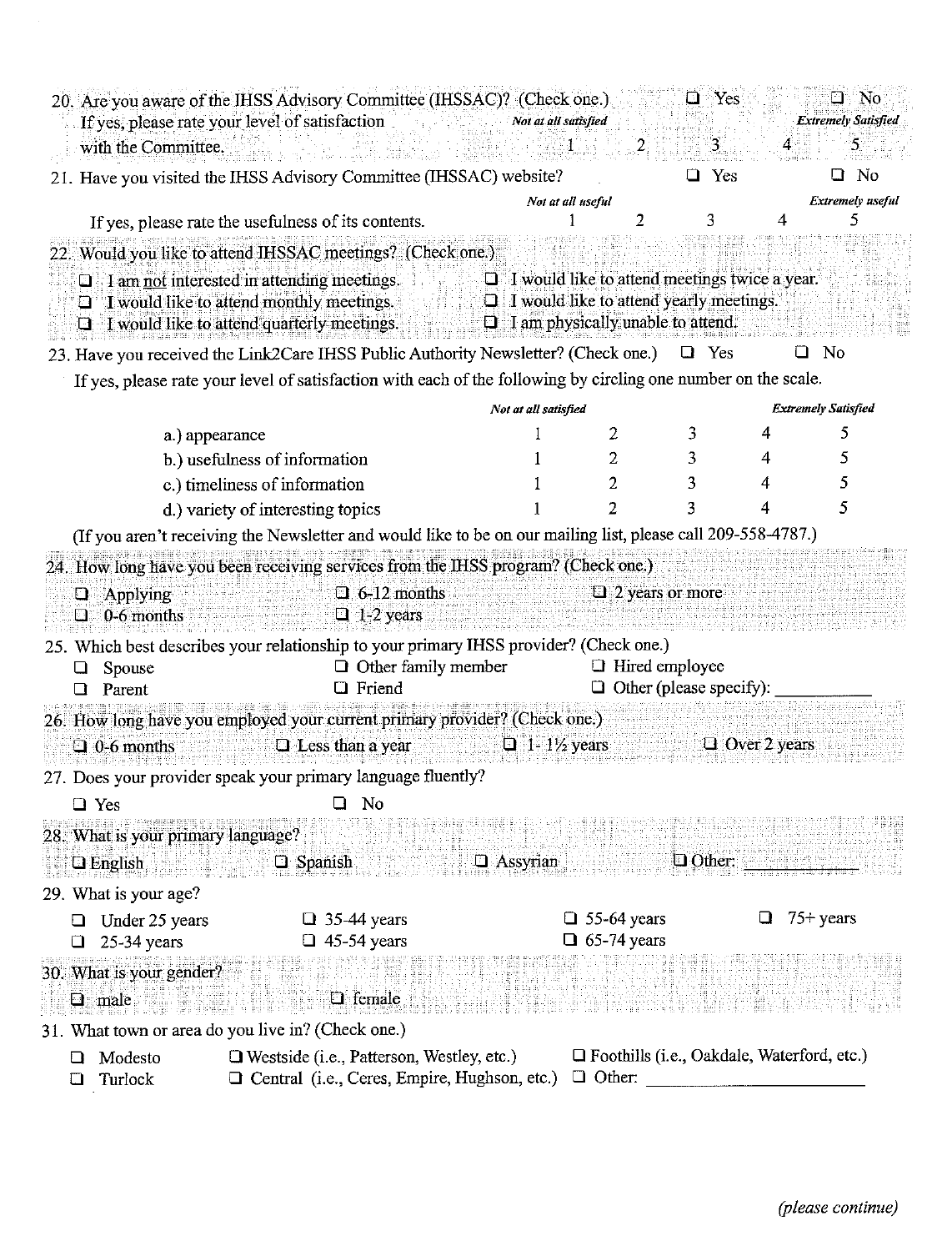|  | 32. Please provide any additional comments or suggestions below. (For instance, what you like about the program, what |        |  |             |               |         |  |  |
|--|-----------------------------------------------------------------------------------------------------------------------|--------|--|-------------|---------------|---------|--|--|
|  | could be improved, etc.)                                                                                              |        |  |             |               |         |  |  |
|  |                                                                                                                       |        |  |             |               |         |  |  |
|  |                                                                                                                       | PAS RA |  |             |               |         |  |  |
|  |                                                                                                                       |        |  |             |               |         |  |  |
|  |                                                                                                                       |        |  |             |               |         |  |  |
|  |                                                                                                                       |        |  | the control | (Agred Allen) | -1255 - |  |  |
|  | 33. Would you like to be contacted by a manager?                                                                      |        |  |             |               |         |  |  |

| $\Box$ Yes | (If yes, please include: Name: |  | <sup>o</sup> hone. |
|------------|--------------------------------|--|--------------------|
|------------|--------------------------------|--|--------------------|

 $\square$  No

Thank you for your time and thoughts. Your responses will be taken seriously and will help us improve our services.

## Please place your completed survey in the envelope provided and mail it back to our offices by Thursday, November 30, 2006.

 $\sim$ 



IN-HOME SUPPORTIVE SERVICES P.O. BOX 42, MODESTO, CA 95353-0042 PHONE: (209) 558-3428 FAX: (209) 558-2681 WWW.CO.STANISLAUS.CA.US/IHSS © 2006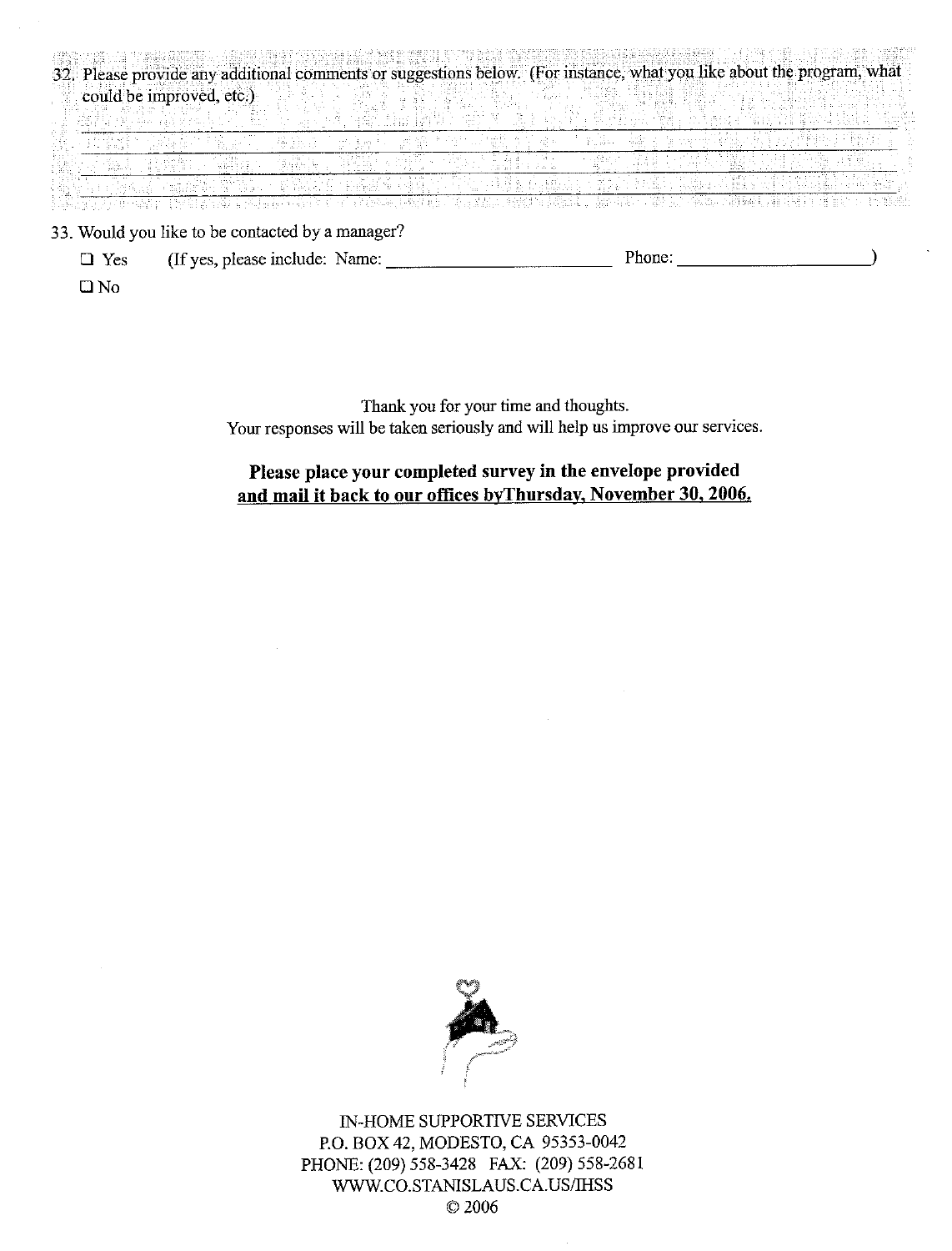# THE 2006 IHSS SATISFACTION **SURVEY FOR PROVIDERS**

In-Home Supportive Services (IHSS) is committed to providing you with the best possible services. By taking a few minutes to let us know about your experience with our staff, you will be helping us to improve the quality of services we provide to you and others. Thank you.

Instructions: Please read the following statements carefully. Circle one number on the scale for each question.

|                                                                                                                                                                           | <b>Strongly disagree</b> |                                    | Strongly agree        |                |                            |
|---------------------------------------------------------------------------------------------------------------------------------------------------------------------------|--------------------------|------------------------------------|-----------------------|----------------|----------------------------|
| Overall I am satisfied with the services I receive<br>from the IHSS program.                                                                                              |                          | $\overline{2}$                     | 3                     | $\overline{4}$ | 5                          |
| Overall I find the services I receive from IHSS<br>2.<br>to be of high quality.                                                                                           | 1                        | 2                                  | 3                     | 4              | 5                          |
| As a provider, please rank the importance of the<br>З.<br>issues listed here:                                                                                             | Not important            |                                    |                       |                | <b>Extremely important</b> |
| wages<br>a.<br>medical benefits<br>b.<br>vacation time<br>C.<br>respite care (having a substitute provider)<br>$\mathbf d$ .<br>information/communication from IHSS<br>e. |                          | 2<br>2<br>2<br>2<br>$\overline{2}$ | 3<br>3<br>3<br>3<br>3 | 4              | 5<br>S<br>5                |
|                                                                                                                                                                           |                          |                                    |                       |                |                            |
| Sometimes I am disappointed with the services<br>4.<br>I receive from the IHSS program.                                                                                   | <b>Strongly disagree</b> | $\overline{2}$                     | 3                     | 4              | <b>Strongly</b> agree<br>5 |
| The IHSS social workers, public health nurses and<br>5.<br>supportive service coordinators treat me in a professional<br>manner.                                          | 1                        | 2                                  | 3                     | 4              | 5                          |
| My phone calls regarding IHSS program operations<br>6.<br>are returned promptly.                                                                                          |                          | $\overline{2}$                     | 3                     | 4              | 5.                         |
| When I contact IHSS, they are willing to help me.<br>7.                                                                                                                   |                          | 2                                  | 3                     | 4              | 5                          |
| IHSS staff treats me with courtesy and respect.<br>8.                                                                                                                     |                          | 2                                  | 3.                    | 4              | 5.                         |
| I have adequate resources (home care equipment)<br>9.<br>to do my job right.                                                                                              |                          | $\overline{2}$                     | 3                     | 4              | 5                          |
| 10. I feel I am well trained for the work I do as a IHSS provider.                                                                                                        |                          | $\overline{a}$                     | 3                     | 4              | 5                          |
| 11. The amount of stress I feel on the job is a real problem.                                                                                                             |                          | 2                                  | 3                     | 4              | 5                          |
| 12. I am kept informed about matters that affect my<br>job and me.                                                                                                        |                          | $\overline{2}$                     | 3                     | 4              | 5                          |
| 13. IHSS timecard requirements were thoroughly explained<br>to me.                                                                                                        |                          | 2                                  | 3                     | 4              | 5                          |
| 14. I know whom to call if I have questions or concerns<br>about my job.                                                                                                  |                          |                                    | 3                     | 4              | 5                          |
| 15. Most days I feel emotionally ready to do what I need<br>to do.                                                                                                        |                          |                                    | 3                     | 4              | 5                          |
| 16. I receive my paycheck within 10 working days from when<br>I mail my timesheet.                                                                                        |                          |                                    |                       |                | 5.                         |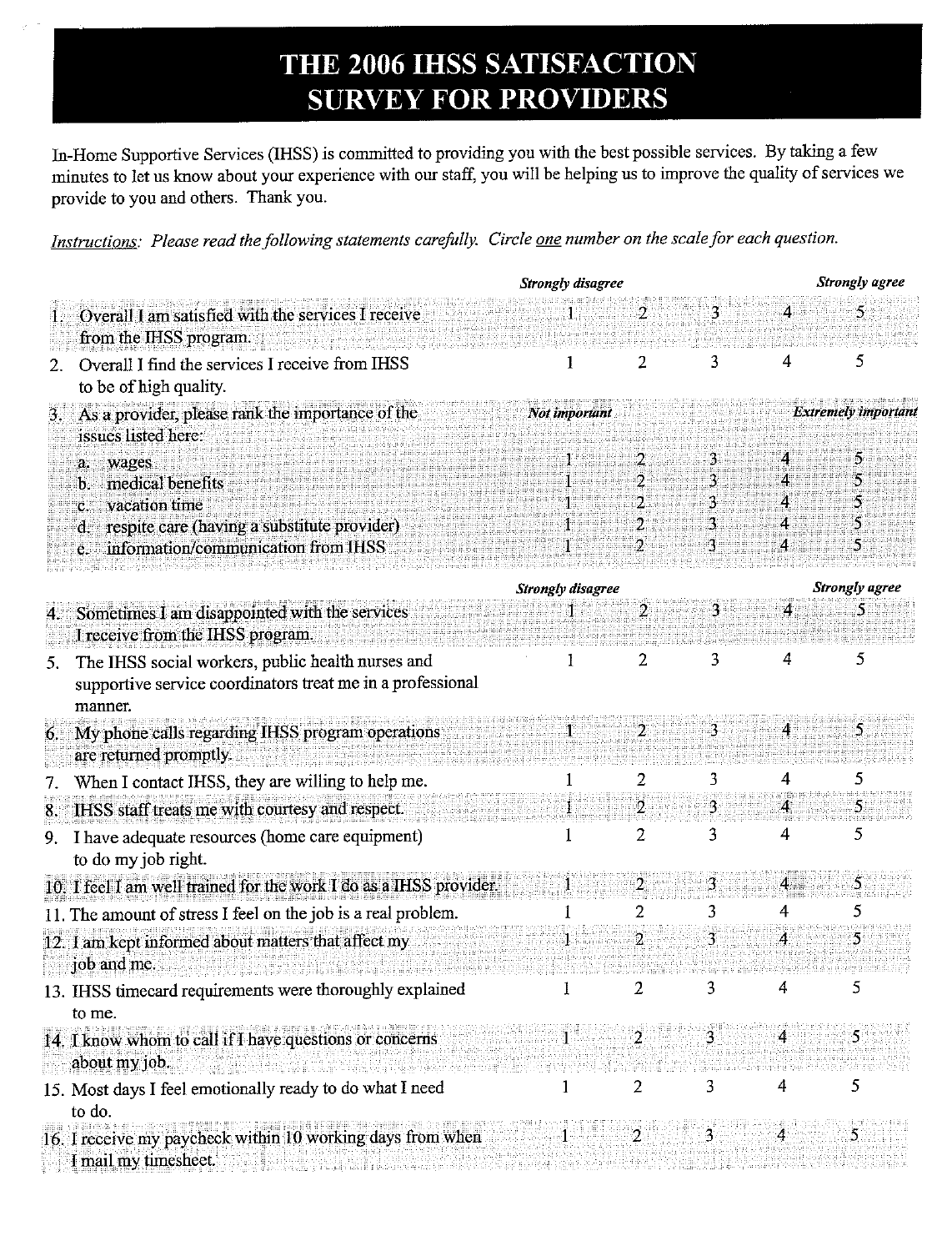| 17. Do you receive health benefits?                                                                                                                                                     |                |                                   |   |                            |      |                           |                                 | $\Box$ Yes     |                                                                                                 |    | $\square$ $\neg$ $\neg$ |                                 |
|-----------------------------------------------------------------------------------------------------------------------------------------------------------------------------------------|----------------|-----------------------------------|---|----------------------------|------|---------------------------|---------------------------------|----------------|-------------------------------------------------------------------------------------------------|----|-------------------------|---------------------------------|
| If yes, please rate your level of satisfaction with the benefits<br>you receive.                                                                                                        |                |                                   |   |                            |      | Not at all satisfied<br>1 | $\overline{2}$                  |                | 3                                                                                               | 4  |                         | <b>Extremely satified</b><br>5  |
| 18. Are you aware of the IHSS Advisory Committee (IHSSAC)?                                                                                                                              |                |                                   |   |                            |      |                           | ◻                               | Yes            |                                                                                                 |    | $\Box$ No               |                                 |
| If yes, please rate your level of satisfaction<br>with the IHSS Advisory Committee.                                                                                                     |                |                                   |   |                            |      | Not at all useful         | 2                               |                | 3                                                                                               | 4  |                         | <b>Extremely</b> useful<br>5    |
| 19. Have you visited the IHSSAC website?<br>If yes, please rate the usefulness of its contents.                                                                                         |                |                                   |   |                            |      | Not at all satisfied      | 2                               | $\Box$ Yes     | 3                                                                                               |    | $\square$ No            | <b>Extremely satified</b><br>Ő. |
| 20. Would you like to attend IHSSAC meetings?                                                                                                                                           |                |                                   |   |                            |      |                           |                                 |                |                                                                                                 |    |                         |                                 |
| I am not interested in attending meetings.<br>⊔<br>I would like to attend monthly meetings.<br>I would like to attend quarterly meetings.                                               |                |                                   |   |                            |      |                           |                                 |                | $\Box$ I would like to attend meetings twice a year.<br>I would like to attend yearly meetings. |    |                         |                                 |
| 21. Have you received the Link2Care IHSS Public Authority Newsletter?<br>If yes, please rate your level of satisfaction with each of the following by circling one number on the scale. |                |                                   |   |                            |      | $\mathbf u$               | Yes                             |                | u                                                                                               | No |                         |                                 |
|                                                                                                                                                                                         | a.) appearance |                                   |   |                            |      | Not at all satisfied      | 2                               |                | 3                                                                                               | 4  |                         | <b>Extremely satified</b><br>5  |
|                                                                                                                                                                                         |                | b.) usefulness of information     |   |                            |      |                           | 2                               |                | 3                                                                                               | 4  |                         | Ĉ                               |
|                                                                                                                                                                                         |                | c.) timeliness of information     |   |                            |      |                           | 2                               |                | 3                                                                                               | 4  |                         | 5                               |
|                                                                                                                                                                                         |                | d.) variety of interesting topics |   |                            |      | 1                         | $\overline{2}$                  |                | 3                                                                                               | 4  |                         | 5                               |
| (If you aren't receiving the Newsletter and would like to be on our mailing list, please call 209-558-4787.)                                                                            |                |                                   |   |                            |      |                           |                                 |                |                                                                                                 |    |                         |                                 |
| 22. How long have you been an IHSS provider?                                                                                                                                            |                |                                   |   |                            |      |                           |                                 |                |                                                                                                 |    |                         |                                 |
| Applying<br>❏                                                                                                                                                                           |                |                                   |   | 6-12 months                |      |                           | 2-5 years                       |                |                                                                                                 |    |                         |                                 |
| 0-6 months                                                                                                                                                                              |                |                                   |   | 1-2 years                  |      |                           | $\Box$ 6+ years                 |                |                                                                                                 |    |                         |                                 |
| 23. How did you find your current client (employer)?                                                                                                                                    |                |                                   |   |                            |      |                           |                                 |                |                                                                                                 |    |                         |                                 |
| Family member                                                                                                                                                                           |                |                                   |   | Registry                   |      |                           | $\Box$ Other:                   |                |                                                                                                 |    |                         |                                 |
| <b>Q</b> Friend                                                                                                                                                                         |                |                                   |   |                            |      |                           |                                 |                |                                                                                                 |    |                         |                                 |
| 24. How many clients did you interview with before securing employment?                                                                                                                 |                |                                   |   |                            |      |                           | ப                               | more than four |                                                                                                 |    |                         |                                 |
| one<br>ப                                                                                                                                                                                |                | two                               | ப | three                      | four |                           |                                 |                |                                                                                                 |    |                         |                                 |
| 25. What is your age?                                                                                                                                                                   |                |                                   |   |                            |      |                           |                                 |                |                                                                                                 |    |                         |                                 |
| $\Box$ Under 25 years<br>$25-34$ years<br>$\Box$                                                                                                                                        |                |                                   | O | 35-44 years<br>45-54 years |      | IJ.                       | 55-64 years<br>$\Box$ 65+ years |                |                                                                                                 |    |                         |                                 |
| 26. What is your gender?                                                                                                                                                                |                |                                   |   |                            |      |                           |                                 |                |                                                                                                 |    |                         |                                 |
| $\Box$ male                                                                                                                                                                             |                | $\Box$ female                     |   |                            |      |                           |                                 |                |                                                                                                 |    |                         |                                 |
| 27. Please provide any additional comments or suggestions below. (For instance, what you like about the program, what<br>could be improved, etc.)                                       |                |                                   |   |                            |      |                           |                                 |                |                                                                                                 |    |                         |                                 |
|                                                                                                                                                                                         |                |                                   |   |                            |      |                           |                                 |                |                                                                                                 |    |                         |                                 |
|                                                                                                                                                                                         |                |                                   |   |                            |      |                           |                                 |                |                                                                                                 |    |                         |                                 |
|                                                                                                                                                                                         |                |                                   |   |                            |      |                           |                                 |                |                                                                                                 |    |                         |                                 |

 $\mathcal{A}$